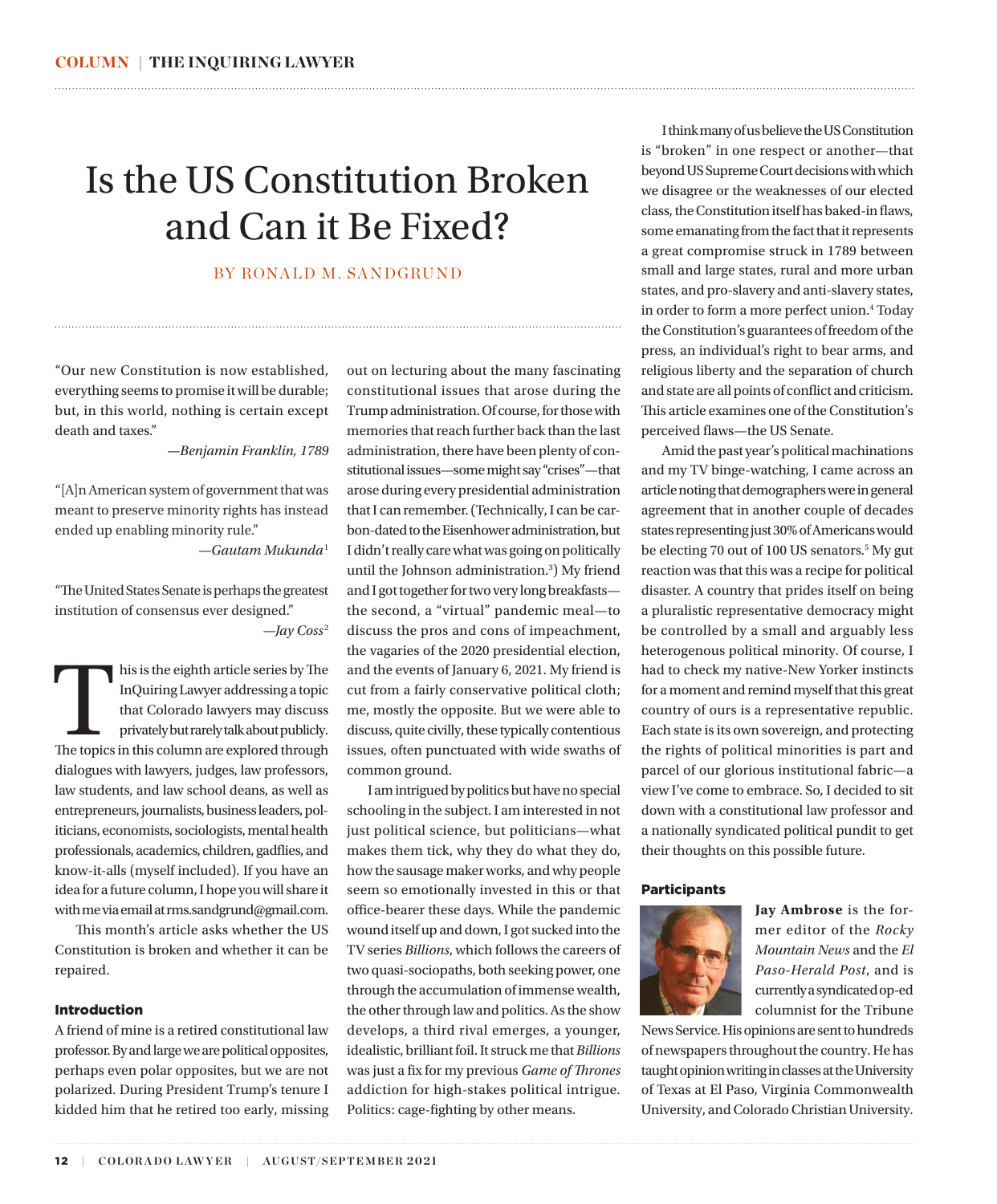

**Scott Skinner-Thompson** is a professor at Colorado Law, focusing on constitutional, civil rights, and privacy law, with a particular interest in LGBTQ and HIV issues.

Bringing together these topics, his new book, *Privacy at the Margins* (Cambridge Univ. Press 2020), examines how privacy can function as an expressive, anti-subordination tool of resistance to surveillance regimes.

#### Our Constitution, One Among Many



**The InQuiring Lawyer:** Most modern nation-states have adopted governing documents, like constitutions, to express the social contract between

the state and its people. Only a few democratic countries—including the United Kingdom, New Zealand, and Israel—don't have constitutions.[6](#page-4-0) There's always tension between the conditions that existed when a constitution was adopted and future conditions under which that constitution operates due to changing beliefs, values, and technology. As a result, most constitutions allow for their amendment.

I examined with my interviewees the merits of the US Senate's dynamics. The Senate has the power to pass or deny legislation. The Senate has the power to approve or block the appointment of cabinet members, ambassadors, Supreme Court justices, federal judges, and most executive agency heads. The Senate has the power to ratify or reject treaties. The Senate sits in judgment during the trial of federal officials who have been impeached. This power is sometimes referred to as "The Kill Switch."[7](#page-4-0) Given these extensive powers, does it make sense that, for example, the number of senators granted to California (40 million people) equals that of Wyoming (500,000 people)?[8](#page-4-0) I am going to explore with my two guests whether our Constitution can stand the test of time and, if it cannot, whether amending it can remedy its shortcomings. Also, if our senatorial selection process is leading us toward the abyss, we consider whether our constitutional order can keep us safe.

**InQ:** Jay, we've been friends for years, and I've enjoyed our many debates on all things political, even though we often disagree. Still, I'm always rendered a bit wiser after hashing through the issues with you. Do you believe the way the US Constitution is written allows it to deal with changing conditions over time, without any immediate need for amendment?

<span id="page-1-0"></span>



**Jay Ambrose:** Thomas Jefferson thought we ought to have a new Constitution every 20 years or so as an adjustment to a new generation,

and I think he was wrong. Our Constitution is a powerful document by virtue of addressing central issues in few words by means of assiduously researched and debated principles that have something akin to universal reach. Readdressing all of this could easily veer in wrong directions and lessen the meaning of the document.

**InQ:** Still, the Constitution has been amended many times—so the need to do so has arisen. **Ambrose:** Many would agree that amendments are needed right now; the question is what amendments? And, even if dozens of political bigwigs think a constitutional amendment is crucial for our future, they can be wrong. Amendments per se are not always wonderful. **InQ:** But times change—surely many of these changes could not have been imagined by our country's founders?

**Ambrose:** Changing conditions can mean all kinds of things—a government becoming autocratic, new cultural mores that seem either splendid or disgusting, technological developments, a pandemic, demographic change, racial strife, accruing an unbelievable debt, a white working class that is killing itself off at the rate of 150,000 a year, rising crime rates, political insanity, climate change, and more. It seems to me there are many ways to address these issues without necessarily changing a constitution that has ably weathered the passage of time.

**InQ:** Professor Skinner-Thompson, your thoughts—do you believe the US Constitution is written in a way to allow it to deal with changing conditions over time?

**Prof. Skinner-Thompson:** For the most part, yes. In a variety of contexts ranging from recognition of fundamental rights to construing consti-

tutional limits on the states' ability to interfere with interstate commerce, the US Supreme Court has shown an awareness—albeit imperfect—of changing social, political, and economic conditions. For example, when recognizing fundamental rights under the Due Process Clause, the Court has recognized that while history and tradition are guideposts in terms of what counts as a fundamental right, the Constitution's guarantees for individual rights are capable of evolution. As put by then-Justice Kennedy in *Lawrence v. Texas*,<sup>[9](#page-4-0)</sup> where the Court struck down bans on same-sex intimate relations, the Founders "did not presume" to know "the components of liberty in its manifold possibilities." Instead, "[t]hey knew times can blind us to certain truths and later generations can see that laws once thought necessary and proper in fact serve only to oppress. As the Constitution endures, persons in every generation can invoke its principles in their own search for greater freedom." Similarly, in the recent case of *South Dakota v. Wayfair*, [10](#page-4-0) the Court responded to the changing nature of the digital economy by overturning a prior decision and permitting states to tax purchases on out-of-state sellers even if the seller didn't have a physical presence in the state. This isn't to say amendments are never appropriate or needed—they are. For example, the Equal Rights Amendment explicitly guaranteeing sex equality would be an important change. But even failing an amendment on a particular issue, the Constitution was designed capaciously enough to often permit evolution with social understandings of justice through judicial interpretation.

#### Amending the Constitution: Two Paths

**InQ:** A quick primer for the readers on how to amend our Constitution: Option 1—An amendment to the Constitution may be proposed by any member of Congress and will be considered under the standard legislative process in the form of a joint resolution. In addition, all American citizens are free to petition Congress or their state legislatures to amend the Constitution. To be approved, the amending resolution must be passed by a two-thirds supermajority vote in both the House and the Senate. If approved by Congress, the proposed amendment is sent to the governors of all 50 states for the states' approval, called "ratification." Congress has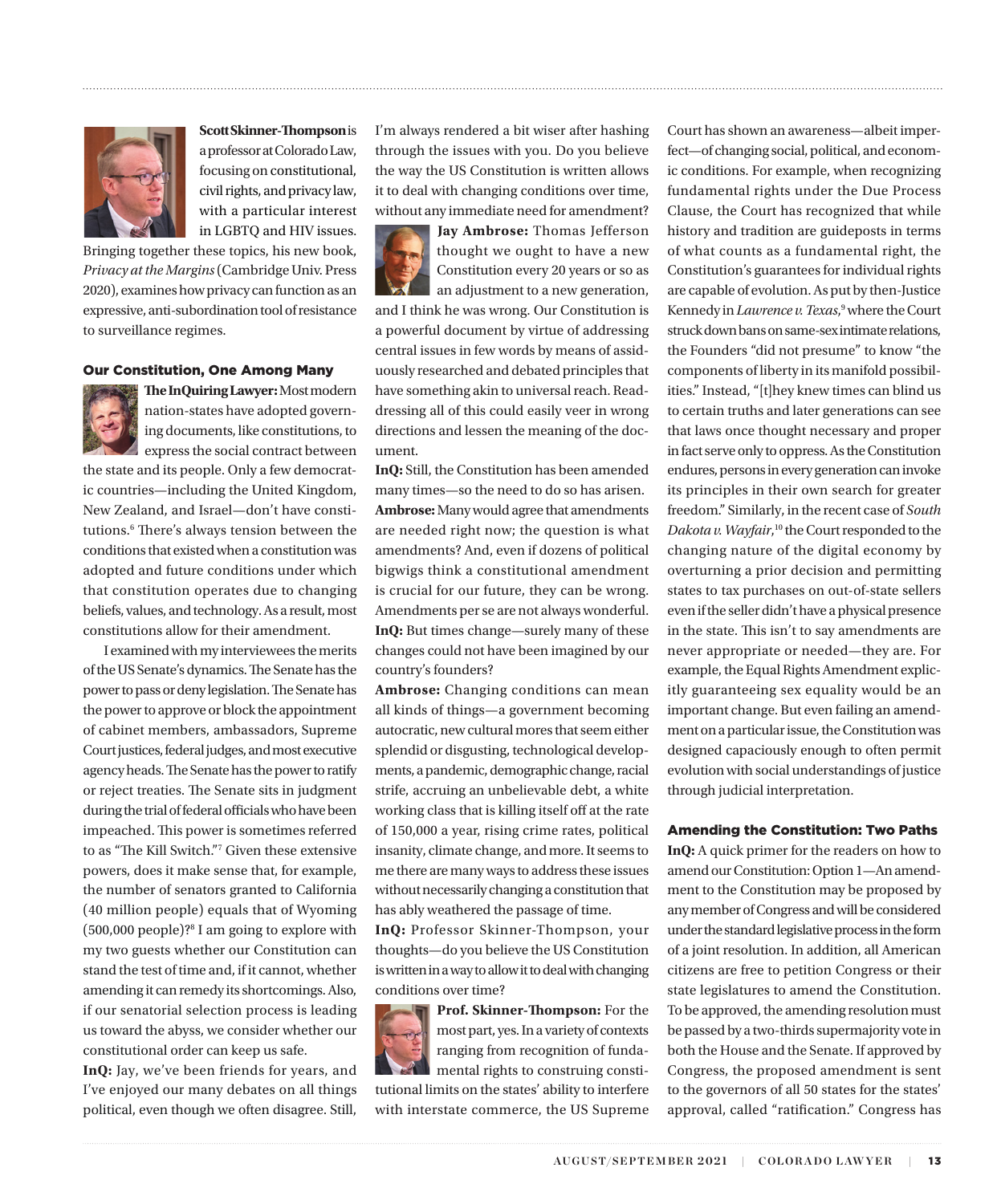specified one of two ways by which the states should consider ratification: The governor submits the amendment to the state legislature for its consideration; or the governor convenes a state ratifying convention. If the amendment is ratified by three-fourths (currently 38) of the state legislatures or ratifying conventions, it becomes part of the Constitution. Option 2—If two-thirds (currently 34) of the state legislatures vote to demand an amendment, Congress is required to convene a full constitutional convention, just as occurred with the 1787 [Constitutional](https://www.thoughtco.com/constitutional-convention-105426)  [Convention.](https://www.thoughtco.com/constitutional-convention-105426) Delegates from every state would attend for the purpose of proposing one or more amendments.

Whew!

**InQ:** Professor, do you believe the US Constitution's amendment provisions are still workable and sufficiently responsive to our country's needs going forward?

**Prof. Skinner-Thompson:** Without question, the amendment process as outlined in the Constitution is a difficult hurdle. But intentionally so. The Constitution is in many ways counter-majoritarian and designed to limit the ability of political majorities at any given time to enact constitutional changes. This was done in part to protect political minorities and insulate the Constitution from the ebb and flow of politics.

<span id="page-2-0"></span>

**InQ:** Jay, same question to you.

**Ambrose:** Yes, the process is working reasonably well because, from 1789 to 2019, it's reported that 11,770 amendments were proposed, while 11,743 didn't make it. My guess is that thousands of those proposals were unworthy at the least and that even a truly modest fraction of them would have made the Constitution a mess. We should be grateful that we have had tough, democratic means that must be passed before



Patent your ideas, protect your brands. USA, UK, Europe.

eip.com

intrusion on a very, very precious document, although it can still be said that the amendment process is too tough.

**InQ:** So, you'd agree some amendments have been necessary?

**Ambrose:** I am in a debate with myself because such intrusions have occurred, and not just a little bit, but frequently, and, just maybe, an easier amendment process is inconceivable. The problem is the philosophy of "a living constitution" that essentially means justices can make it up as they go along because the world has changed, and they think the Constitution is lagging behind. What they don't need to worry about under this philosophy is what the Constitution actually means or says but that they can indulge in modes of interpretation vague enough to suit their own moral or ideological druthers. If, then, the amendment process outside of Supreme Court chambers were easier, would judges be less likely to evade the rule of law on behalf of their own supremacist opinions? I am not sure, but it seems to me a possibility. **InQ:** I've helped draft several narrowly focused Colorado laws in my area of expertise, and I have been humbled by the inadequacy of my and others' ability to write a law that clearly addresses every circumstance that law will be asked to address. Our country's founders took on a similar task in 1788—except it was a million times more difficult—which is why we end up needing a Supreme Court to decide what the Constitution means and how to apply it today. **Ambrose:** To be fair, there obviously are instances in which it is highly arguable how the Constitution should be applied to a given case and a decision is unfairly said to be more biased than analytical. But there are also loads of instances in which justices' decisions are plainly at odds with constitutional law.

#### Demography as Destiny

**InQ:** The phrase "demography as destiny" is often traced to a 1970 book<sup>[11](#page-4-0)</sup> about electoral politics and the role played by changing US demographics. Several demographers have concluded that in 20 years 70% of the US population will live in 30% of the states, meaning 30% of the US population will choose 70 of the 100 US senators. Since all federal legislation, and all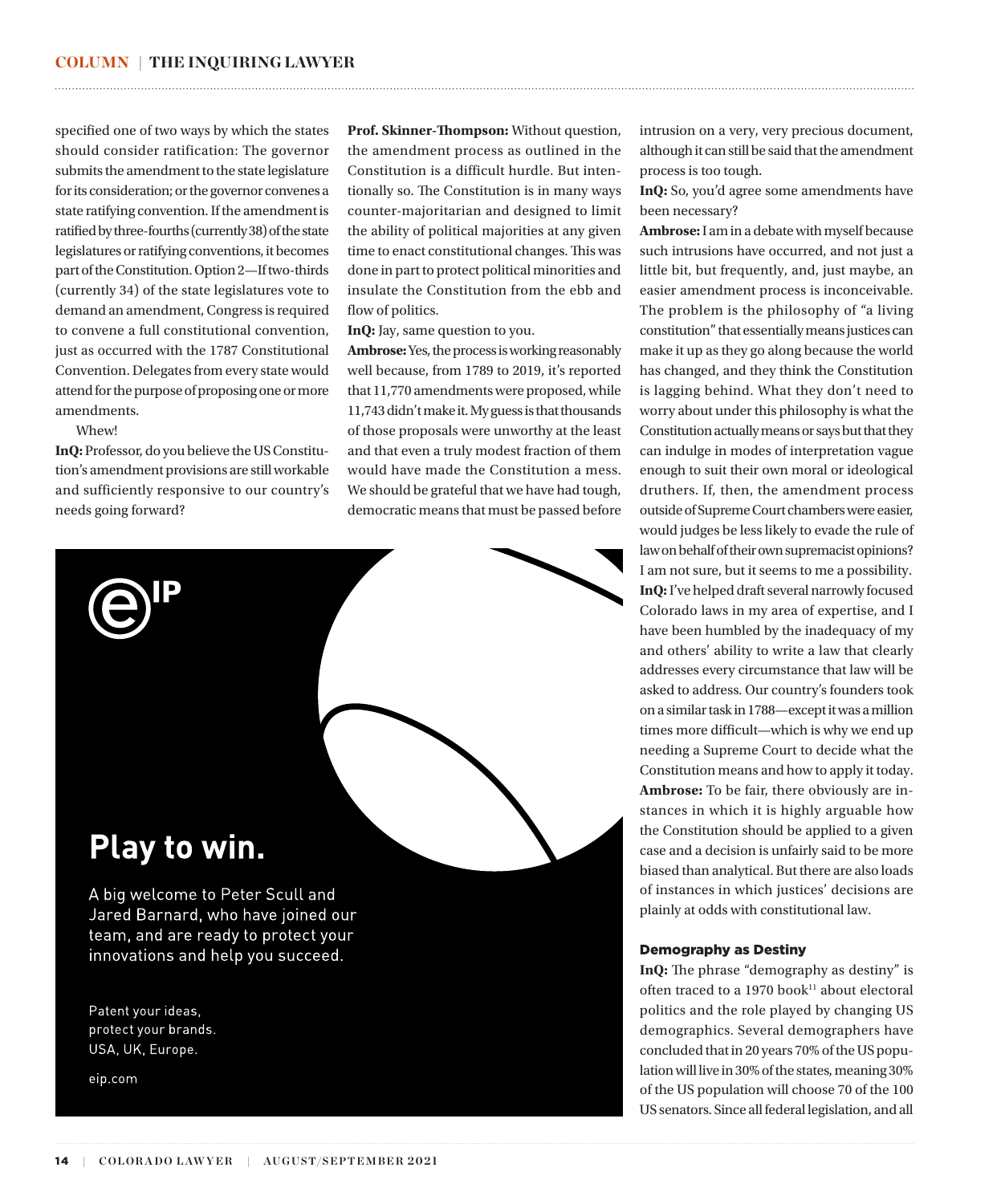Supreme Court, federal judiciary, and cabinet member appointments require the approval of, at a minimum, a majority vote of the senators, some see political or other problems emerging from this demographic change. Professor, do you feel that this is something that we, as a country, should worry about—do you think the way that senatorial power is distributed among states makes sense today?

**Prof. Skinner-Thompson:** Undoubtedly, the relative population disparities among the states today are dramatic, putting questions about the fairness of the Senate structure into sharper relief. That said, I believe that disrupting the two-senators-per-state structure would be unwise. That structure helps provide smaller, often more rural states and the people that live there some voice at the national level and is so ingrained in our democratic tradition that to revise it may deepen rather than alleviate partisanship. I think a more appropriate solution would be to recognize statehood for Puerto Rico and Washington, D.C., increasing the number of senators.

#### **InQ:** Jay, your thoughts?

**Ambrose:** When the union was being formed, as we all know, the small-population colonies were afraid they could in effect become toadies allowed a minimal voice at best. Well, okay, the more populated colonies said, we can work out a mechanism where you can protect your rights and enjoy fair play. There will be a House of Representatives that will be elected every two years with each state getting as many representatives as population allows, making it highly responsive to voters, and a Senate in which every state will have two senators, to be selected every six years and therefore likely to be guided more by calm deliberation while showing respect for the whole country. There would also be an electoral college subject to population in federal voting but with a system that allows smaller states to go a tad beyond that. It seems to me the system has worked reasonably well. The big states know they do have to treat the small states equitably or just maybe suffer some unwanted consequences, and the big and small seem to work out things between them with more harmony than might otherwise be the case.

**InQ:** So, you envision no future problems? **Ambrose:** No, I see problems, especially if the small-population states are at odds on major issues with the large-population states and always win, or if things are changed so that the large-population states always win. It does not seem to me a given that they will be at odds to a considerable degree, although, even then, there could be indignation—from the big states if the small states simply seem to have too much of a say in things and from the small-population states if the more populated states lord it over them, making their presence seem meaningless. **InQ:** Jay, nearly all residents of the federal districts of Puerto Rico, population 2.8 million, and Washington, D.C., population 715,000, are US citizens. Each district has one nonvoting member of the House of Representatives and no representation in the US Senate. Wyoming has a population of 550,000, entitling it to two US Senators and one voting House member. How would you feel if these two federal districts were admitted as states and given two senators apiece? **Ambrose:** I wouldn't like it. Under the Constitution that I respect, the federal entanglement we call Washington is understandably a federal district under the final command of Congress. The Democrats would love its votes in the Senate so they could slice it up to leave a small circle someplace or the other for the feds, but that's playing games with the Constitution and the reality of what Washington is. What we have here is a self-governing city, not a state in any sense of the word. Instead of making it a separate state, it would make more sense to make it part of Maryland or Virginia or divided between the two, increasing their political oomph. But there's still the exceptional federal issue and the constitutional problem. In various confused votes, Puerto Ricans have mostly said they do not want to be a state. Iowa would never say that. Nor do Puerto Ricans want to be independent. Its situation is vastly different from that of the states we are discussing.

<span id="page-3-0"></span>

#### The 70/30 Problem: Does the Constitution Need Fixing?

InQ: Does the US Constitution afford the anticipated 70% of our population that will be represented by 30 out of 100 senators a realistic path

via amendment to remedy any resentment?<sup>[12](#page-4-0)</sup> If not, what other pathways do you think are available to this 70%, short of secession or civil war? For example, could the more populous states effectively exert economic or political leverage against the small-population states to alter their voting behavior in a meaningful way from the more populous states' standpoint? Might the more populous states boycott these other states economically, similar to how some states have prohibited state employees from traveling to certain states to protest these other states' conduct or laws, or by refusing to allow their state university teams from competing in those states?

**Ambrose:** As of now, using the amendment process to remedy the situation may not be workable, given the need for most states to agree to the amendment and depending on exactly what the amendment says. Also, it's not just populous state resentment that could be at play depending on what happens, but the resentment of the less populated states that, by the way, might have fairly large populations by today's standards. The possible tyranny of the majority could leave them in a fix, leading them to angry steps impossible to project. A state, no matter what its population, is an important entity, its people equally citizens of the country, its needs as real as the other states and a contributor to the national good. Take away the two-seat Senate rule without some adjustment to compensate and you are going to have David furious at Goliath.

InQ: Professor, do you think the US Constitution affords the 70% a realistic path via amendment to remedy any resentment that may arise on their part to what they perceive as a disproportionate and unfair shift of power to a minority of Americans?

**Prof. Skinner-Thompson:** No doubt amending the Constitution is a tall order. And, as noted, this is intentional to make sure that the most authoritative law of our country is not changed frequently as a result of political winds. When considering the difficulty of amending the Constitution, I think it is helpful to bear in mind that obtaining political majorities in Congress and winning the White House are much less onerous than amending the Constitution.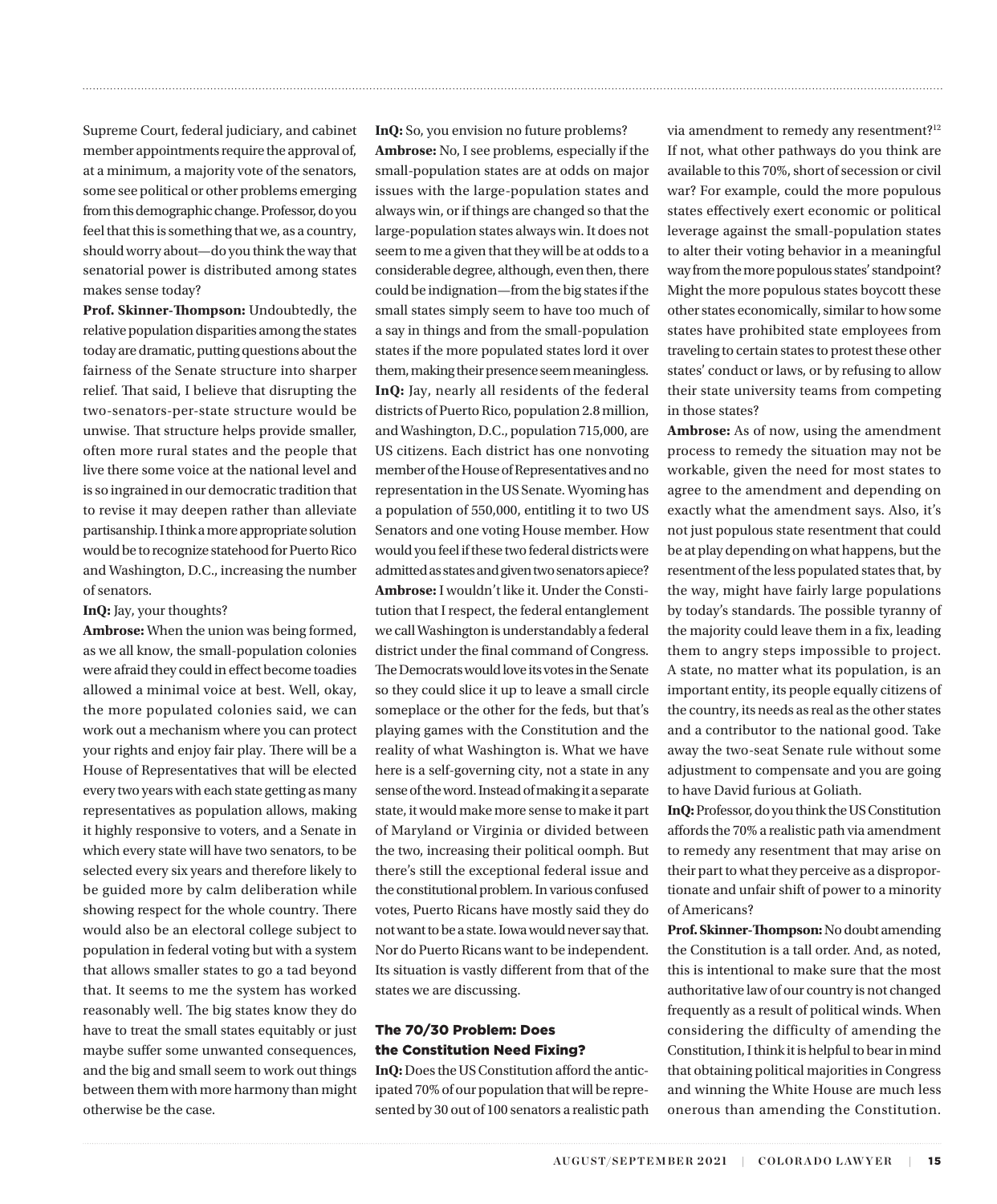That is, although the federal government is a representative republic rather than a proportional democracy, recent elections demonstrate that the two major parties regularly compete, and the tide of political power ebbs and flows. So while the Constitution may be difficult to amend, enacting federal executive policy and legislation remains within reach.

#### Conclusion

Someday, in the not-too-distant future, 70% or more of our country's peoples will be represented by just 30 or fewer US Senators. The other 30% and their 70 or more senators will have the power to advance or stop any piece of legislation and to install or block the appointment of most high-ranking federal and judicial officers, including Supreme Court justices. What do you think? Is this a feature or bug of our esteemed founding compact?



**Ronald M. Sandgrund** is of counsel with the Construction Defect Group of Burg Simpson Eldredge Hersh Jardine PC. The group represents commercial and residential property

owners, homeowner associations and unit owners, and construction professionals and insurers in construction defect, product liability, and insurance coverage disputes. He is a frequent author and lecturer on these topics, as well as on the practical aspects of being a lawyer, and has taught Philosophy of Entrepreneurship at Colorado Law.

#### NOTES

[1.](#page-0-0) As quoted by Friedman, "What Trump, San Francisco and the Deer in My Backyard Have in Common," *N.Y. Times* (Feb. 16, 2021).

[2](#page-0-0). Coss, "U.S. Senate: Progressive Critics Misunderstand Its Constitutional Role," *Nat'l Rev.* (Mar. 21, 2021).

[3](#page-0-0). My earliest memories of anything related to national politics was my 6th birthday. Expecting to come home from first grade to a great celebration, I found my mother and sister crying in front of the TV—November 22, 1963. President Johnson was sworn in later that day. I remained pretty ignorant about politics after that, until my big brother was sent to Vietnam in January 1968, and my interest later became super-charged watching the televised Watergate hearings with my dad in 1973. (Somehow, the assassinations of Sen. Robert Kennedy and Dr. Martin Luther King Jr., as scary and shocking as they were to a 10-year-old, paled in comparison to my brother leaving for the rice paddies of Southeast Asia.)

<span id="page-4-0"></span>

[4.](#page-0-0) US Senate Historical Highlights (1787—1800), https://www.senate.gov/artandhistory/history/ minute/A\_Great\_Compromise.htm.

[5](#page-0-0). *See* Seib, "The Varied—And Global—Threats Confronting Democracy," *Wall Street J.* (Nov. 21, 2017) ("Demographic trends also are straining the American model. . . . David Birdsell, dean of the school of public and international affairs at Baruch College, notes that by 2040, about 70% of Americans are expected to live in the 15 largest states. They will have only 30 senators representing them, while the remaining 30% of Americans will have 70 senators representing them."). *See also* Bump, "By 2040, Two-Thirds of Americans will be Represented by 30 Percent of the Senate," *Wash. Post* (Nov. 28, 2017) (a "list of the largest states . . . reveals one reason that the Senate tends to work anyway: Senators from Texas and senators from New York don't tend to vote the same way, nor do senators from the small states of Vermont and Wyoming."); Bump, "In About 20 Years, Half the Population Will Live in Eight States," *Wash. Post*) (July 12, 2018) (examining the "possible anti-democratic effects of the lopsided Senate" and concluding that "the partisan ramifications of the uneven distribution of the country's population aren't clear. But the possible anti-democratic effects of the lopsided Senate are.").

[6](#page-1-0). So what do countries like England substitute for a written governing compact? Well, as "one British journalist gushed in 1832 . . . '[o]ur constitution is the air we breathe, the restless blood that circulates in our veins, the food that we eat, the soil that nourishes us." Lepore, "When Constitutions Took Over the World,'" *New Yorker* (Mar. 29, 2021), https://www. newyorker.com/magazine/2021/03/29/whenconstitutions-took-over-the-world.

[7.](#page-1-0) Szalai, "As the Georgia Runoffs Arrive, a New Book Says the Senate is Broken," *N.Y. Times* (Books of the Times, Jan. 4, 2021) (the filibuster "has endowed . . . senators with formidable powers of obstruction"), https:// www.nytimes.com/2021/01/04/books/reviewkill-switch-modern-senate-adam-jentleson.html.

[8.](#page-1-0) In addition to the big state/little state dichotomy, Wyoming is 92.5% white, while California is 56% white.

[9](#page-1-0). *Lawrence v. Texas*, 539 U.S. 558 (2003). [10](#page-1-0). *South Dakota v. Wayfair*, 585 U.S. \_\_\_\_, 138 S.Ct. 2080 (2018).

[11.](#page-2-0) Scammon and Wattenberg, *The Real Majority: An Extraordinary Examination of the American Electorate* (Coward-McCann 1970).

[12](#page-3-0). Amending the Constitution to change a state's senatorial representation faces the additional challenge of Article V's limitation on amendments, which some argue renders such amendment ineffective under any circumstances: "Article V: The Congress, whenever two thirds of both houses shall deem it necessary, shall propose amendments to this Constitution . . . provided that . . . no state, without its consent, shall be deprived of its equal suffrage in the Senate." Even if this provision prevents an amendment changing the number of senators each state sends to Congress, perhaps other amendments could alter the Senate's power by, for example, requiring a super-majority vote of 67% or 75% of the Senate to approve certain appointments or legislation, thereby making such appointments or legislation more difficult. Or, conversely, the amendment could forbid filibusters and make every vote turn on garnering just 50.1% support, making such appointments or legislation easier. Of course, it may be unlikely that a super-majority amendment could pass without the approval of some of the same states whose senatorial power is sought to be altered. Some have suggested adjusting the big state/little state senatorial imbalance by breaking the biggest states (California, Texas, and Florida) into smaller states, which would simply require the state's legislature's and congressional approval. *See* Millman, "America Needs to Break up its Biggest States," *N.Y. Times* (July 7, 2021), https://www.nytimes.com/2021/07/07/opinion/ us-states.html.

### Are you troubled by rude and unprofessional attorneys?



PEER PROFESSIONALISM ASSISTANCE

Call Peer Professional Assistance for FREE one-on-one intervention. PPA has been sponsored by the Denver Bar Association since 1994. Call 303-860-1115, ext. 1, for more information.

*All inquiries are confidential.*